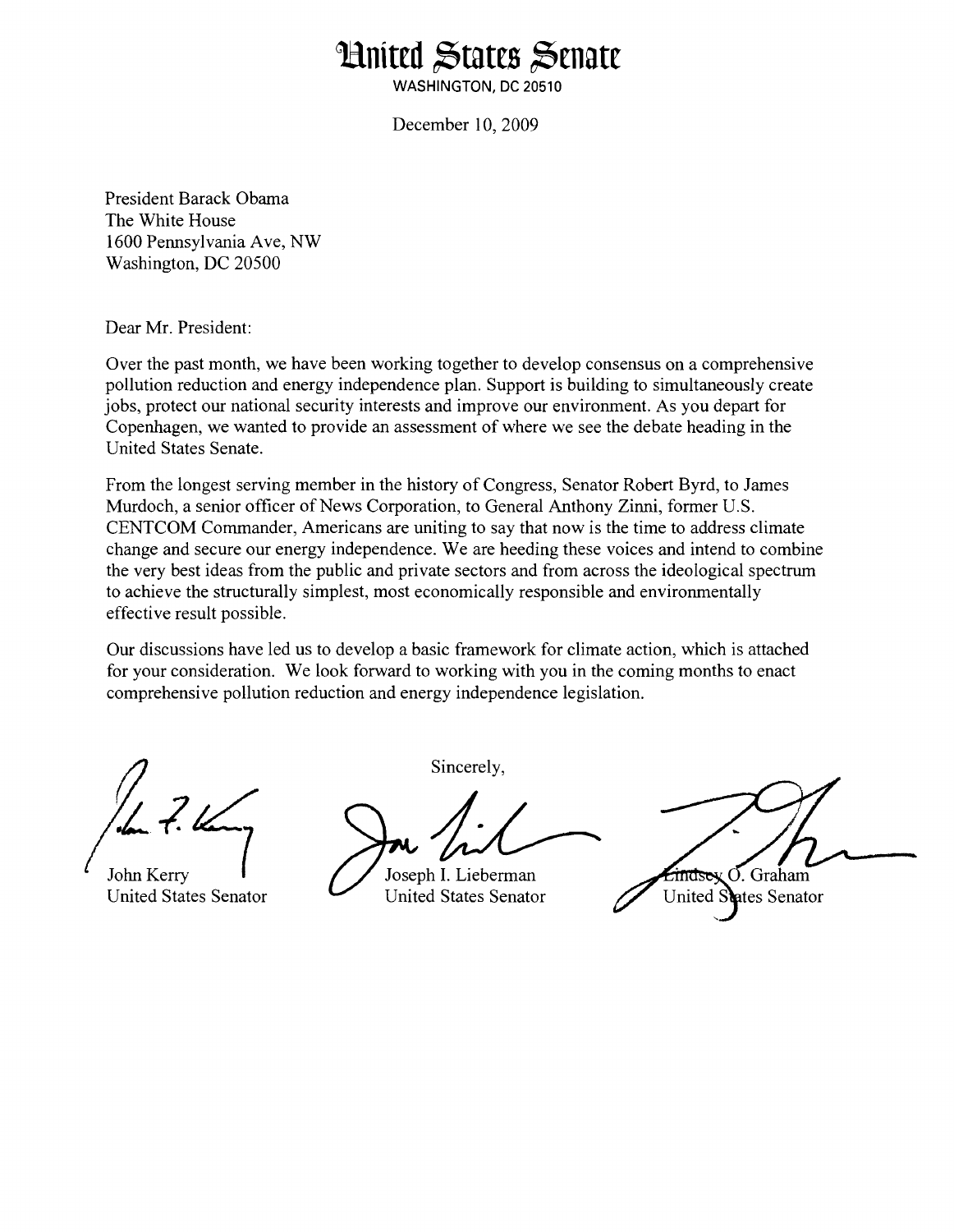## **Framework for Climate Action and Energv Independence in the U.S. Senate**

Carbon pollution is altering the earth's climate. The impacts have already been seen and felt throughout our country and around the world. Monday's endangerment finding by the Environmental Protection Agency (EPA) underscores the importance of Congressional action to address greenhouse gas emissions before the EPA moves unilaterally.

This document outlines the principles and guidelines that will shape our ongoing efforts to develop comprehensive climate change and energy independence legislation; It is a starting point, inviting our colleagues' constructive input.

Our efforts seek to build upon the significant work already completed in Congress. Earlier this year, the Senate Energy and Natural Resources Committee passed bipartisan legislation that will instruct our efforts to promote and achieve energy security. Important work to reduce carbon emissions has taken place in the Senate Environment and Public Works Committee, which additionally informs us. We also anticipate consideration of issues related to climate change by the Senate Finance, Commerce, and Agriculture Committees.

It is critical to emphasize that this framework is a work in progress. We will continue to engage with our constituents, colleagues in the Senate, and stakeholders outside Washington in our effort to build a consensus that will lead to the passage of comprehensive climate and energy legislation. The only way to succeed is through ongoing engagement and an honest effort to put all ideas on the table.

**Better jobs, cleaner air.** Our legislation will contain comprehensive pollution reduction targets that are both environmentally significant and achievable. It is our belief that a market-based system, rather than a labyrinth of command-and-control regulations, will allow us to reduce pollution economically and avoid the worst impacts of global climate change. It will also provide significant transition assistance to companies and consumers without using taxpayer dollars or driving up the national debt. We believe a near term pollution reduction target in the range of 17 percent below 2005 emissions levels is achievable and reasonable, as is a long term target of approximately 80 percent below 2005 levels. Finally, we believe a robust investment in the development and deployment of clean energy technologies will ensure that as pollution reduction targets become more rigorous, companies will be better equipped to meet their obligations in a cost effective manner.

Many business leaders have endorsed this approach. Just last week, David Cote, the CEO of Honeywell, as well as other business leaders, persuasively argued that setting a price on carbon would create demand for clean energy technologies and provide a tremendous opportunity for economic growth and job creation in America. He said: "There will be no jobs created without demand. This legislation would stimulate the demand for energy efficiency products and services and low carbon sources of energy. China and India are stimulating their domestic demand for these products and technologies much more aggressively than we are and will take the global competitiveness lead unless we act. Cap and trade enables businesses to use the market to most effectively and efficiently develop that 21<sup>st</sup> century global competitiveness." Mr. Cote's words have been echoed by other American business leaders including Jim Rogers, CEO of Duke Energy, who has said, "the sooner we pass climate change legislation  $-$  the better off our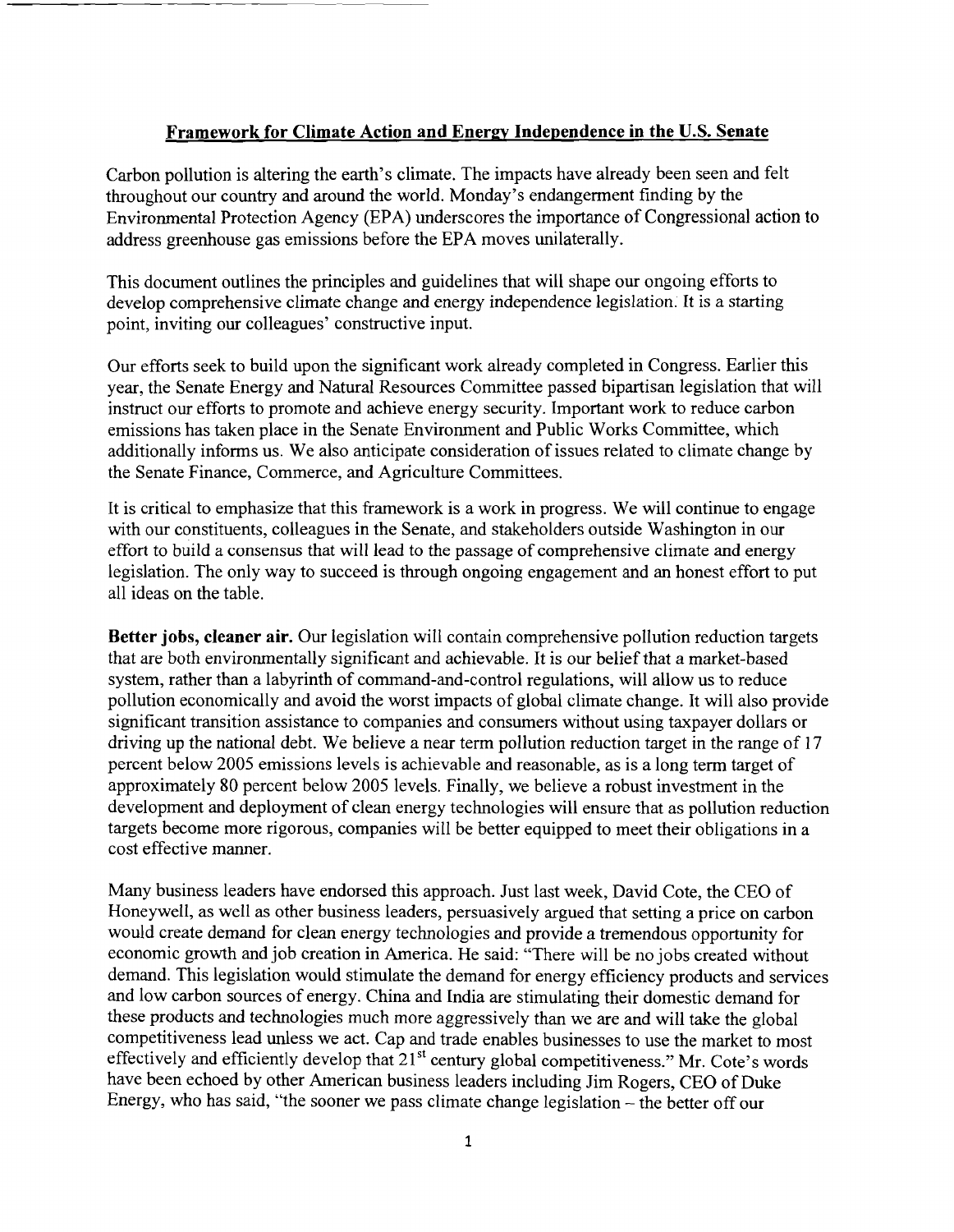economy, and the world's environment – will be. If we go about it the right way, we can not only avoid unnecessary economic harm and dislocation, but we can also ignite a lower carbon, green revolution and more rapidly put this recession in our rear view mirror."

**Securing energy independence.** We find ourselves more dependent on foreign oil today than any other time in our nation's history, and that is unacceptable. Every day, we spend nearly \$1 billion to sustain our addiction to foreign energy sources - and we ship Americans' hard earned dollars overseas, some of which finds its way to extremist or terrorist organizations. Presidents and politicians have bemoaned this fact for decades; and now is the moment when we can  $-$  and must - break that habit. By spurring the development and deployment of new clean energy technologies and increasing our supply of domestically produced oil and natural gas on land and offshore, our legislation will ensure America's energy security. We will do so in a way that sends money back to the states that opt to drill and also provides new federal government revenues to advance climate mitigation goals. We will also encourage investments in energy efficiency because we believe that consuming less power will help keep energy bills down and simultaneously extend the life of our domestic energy resources. Finally, maintaining the ability to refine petroleum products in the United States is a national security priority. It is our belief that we can preserve our refining capacity without sacrificing our environmental goals. If energy independence is to be a priority, we must keep the entire energy cycle right here at home.

**Creating regulatory predictability.** By failing to legislate, Congress is ceding the policy reins to the EPA and ignoring our responsibility to our constituents. We are working with our colleagues, the Administration and outside stakeholders to strike a sensible balance and determine the appropriate way to provide regulatory predictability. We agree that providing the business community as much certainty as possible is essential to attract investment, create jobs and generate the confidence necessary to reach our goals. The absence of national greenhouse gas emissions standards has invited a patchwork of inconsistent state and regional regulations. Since it is not reasonable to expect businesses to comply with fifty different standards, it is imperative that a federal pollution control system be meaningful and be set by federally elected officials.

**Protecting consumers.** It is critical to provide transitional assistance to households and businesses to ease the shift to a low-carbon economy. We will provide support to help companies meet their compliance obligations and avoid driving up prices for energy consumers. We will include special protections for low- and middle-income Americans, who spend a disproportionately large amount of their income on energy. We are considering a number of mechanisms, including a price collar and strategic reserve, to moderate the price of carbon and prevent extreme market volatility while maintaining the environmental integrity of the pollution reduction program. Additionally, we support energy efficiency programs to help reduce energy bills long into the future.

**Encouraging nuclear power.** Additional nuclear power is an essential component of our strategy to reduce greenhouse gas emissions. We strongly support incentives for renewable energy sources such as wind and solar, but successful legislation must also recognize the important role for clean nuclear power in our low-emissions future. America has lost its nuclear technology manufacturing base, and we must rebuild it in order to compete in the global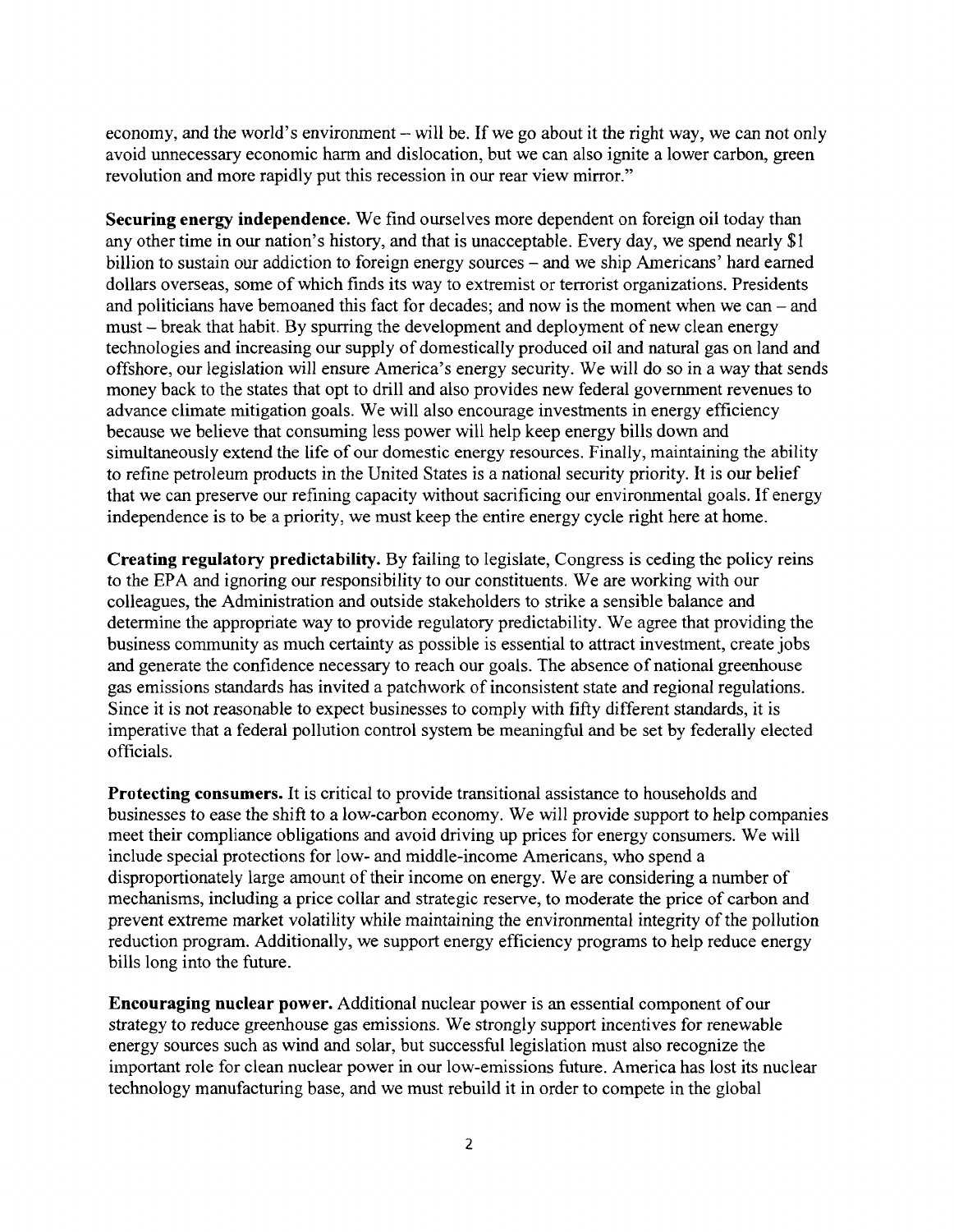marketplace. Our legislation will encourage the construction of new nuclear power plants and provide funding to train the next generation of nuclear workers. We will make it easier to finance the construction of new nuclear power plants and improve the efficiency of the licensing process for traditional as well as small modular reactors, while fully respecting safety and environmental concerns. In addition, we support the research and development of new, safe ways to minimize nuclear waste. We are working with our colleagues to create incentives for low-carbon power sources, including nuclear, that will complement the Energy and Natural Resource Committee's work to incentivize renewable electricity.

**Ensuring a future for coal.** Our country has plentiful, accessible coal resources and infrastructure. It is a key component of our current fuel mix. As Senator Byrd pointed out in a recent op-ed, "No deliberate effort to do away with the coal industry could ever succeed in Washington because there is no available alternative energy supply that could immediately supplant the use of coal for base load power generation in America." He also acknowledged that, "to deny the mounting science of climate change is to stick our heads in the sand and say 'deal me out'... The truth is that some form of climate legislation will likely become public policy because most American voters want a healthier environment." We agree with both statements. However, due to current regulatory uncertainty, it is increasingly challenging to site new coal facilities, and utilities are switching to other fuel sources. Earlier this month, an electric utility in North Carolina announced its plans to take 11 existing coal facilities out of operation. Coal's future as part of the energy mix is inseparable from the passage of comprehensive climate change and energy legislation. We will commit significant resources to the rapid development and deployment of clean coal technology, and dedicated support for early deployment of carbon capture and sequestration.

**Reviving American manufacturing by creating jobs.** Manufacturing is the backbone of our nation's economy, and we refuse to believe that the days of American leadership are behind us. Despite some initial success stories, such as North Dakota's 30 percent growth in clean energy jobs in the last decade, the United States is falling behind. Successful climate legislation will not send existing jobs overseas. Rather, pricing carbon will drive innovation – creating new opportunities for those who develop clean energy technologies, as well as those who build, install, and maintain them. We plan to provide significant assistance to manufacturers to avoid carbon leakage and ensure the continued competitiveness of American-made goods. Our legislation will also provide financial incentives to both large and small manufacturers to improve the efficiency of their processes, which will mean even more new jobs. In addition to employing thousands in the building trades, our envisioned development of nuclear and wind power will also mean jobs and growth for our steel industry. It is time to regain our leadership and create the jobs of the future here in America.

**Creating wealth for domestic agriculture and forestry.** While emissions from agriculture will not be regulated, climate legislation will provide farmers with new opportunities to benefit fiom reducing their carbon emissions. Offset projects and other incentives will enable farmers to develop new income streams, as environmentally-friendly farming practices dramatically increase in value once a price is placed on carbon. According to USDA Secretary Vilsack, "the economic opportunities for farmers and ranchers can potentially outpace, perhaps significantly, the costs fiom climate legislation." In addition, a new USDA study released last week shows that